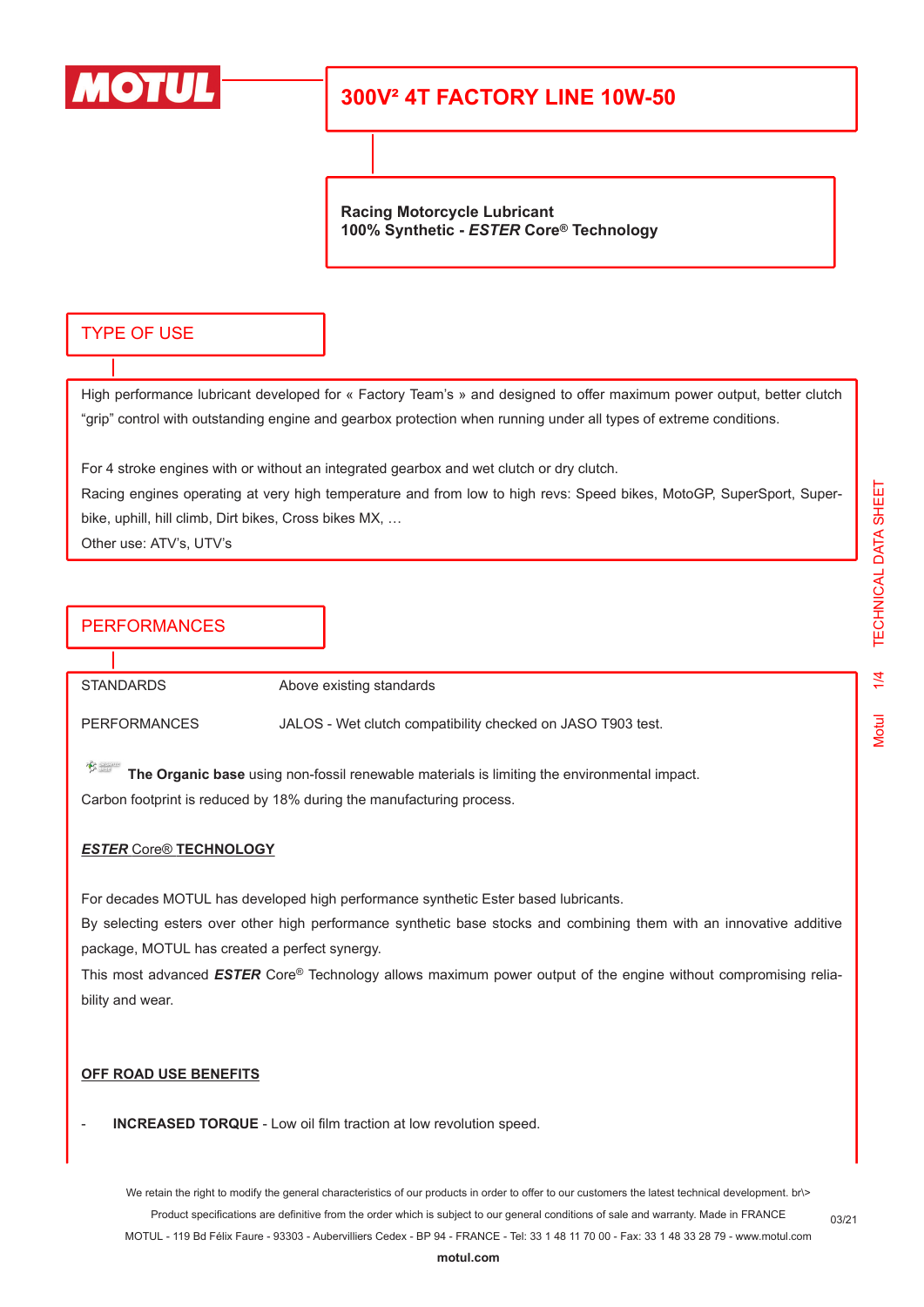

**Racing Motorcycle Lubricant 100% Synthetic -** *ESTER* **Core® Technology**

Torque improvement above 1% against a 15W-60 used as reference oil measured on Honda 450 CRF engine mounted on the dynamometer.

Motul 300V<sup>2</sup> 4T Factory Line 10W-50 increases the torque allowing faster acceleration and better control of the bike.

INCREASED CLUTCH GRIP - Optimized friction control.

The **JASO T903** test evaluate the frictional performance of the clutch and fluid combination over a wide speed range. Motul 300V<sup>2</sup> 4T Factory Line 10W-50 showed 2.3 % of friction improvement against a competitor 10W-50 used as reference oil thus allowing better motricity and traction control in tough riding conditions.

- **INCREASED GEARBOX RELIABILITY** - High shear stability of the oil film.

The **FZG** (**F**orschungsstelle für **Z**ahnrader und **G**etriebebau) Test, evaluates fluid lubricating and wear protection properties at the interface of a loaded set of gears.

Motul 300V<sup>2</sup> 4T Factory Line 10W-50 based on an innovative anti-wear additives package showed very strong shear stability and protection performance with only 0.26% of pitting on one gear tooth out of 16 after the 300 Hours run at 3000 rpm.

### **ON ROAD USE BENEFITS**

**INCREASED MAXIMUM POWER OUTPUT** - Low oil film friction at high revolution speed.

Power improvement of 1.3 hp @ 14000 tr/mn against a competitor 10W-50 used as reference oil on Suzuki GSX-R 1000cc engine mounted on the dynamometer.

Motul 300V<sup>2</sup> 4T Factory Line 10W-50 increases the engine power output allowing faster throttle response, higher straight line and cornering speeds.

INCREASED OIL DURABILITY - Optimized oxidation stability and protection.

The **PDSC** (**P**ressure **D**ifferential **S**canning **C**alorimeter) test method evaluates the oxidation induction time of the oil subjected to high pressure and temperature (210°C) under static atmosphere.

Motul 300V² 4T Factory Line 10W-50 showed an induction oxidation time of 176.8 minutes outperforming by 44% the competitor 10W-50 used as reference oil.

We retain the right to modify the general characteristics of our products in order to offer to our customers the latest technical development. br\> Product specifications are definitive from the order which is subject to our general conditions of sale and warranty. Made in FRANCE

MOTUL - 119 Bd Félix Faure - 93303 - Aubervilliers Cedex - BP 94 - FRANCE - Tel: 33 1 48 11 70 00 - Fax: 33 1 48 33 28 79 - www.motul.com

**[motul.com](http://www.motul.com)**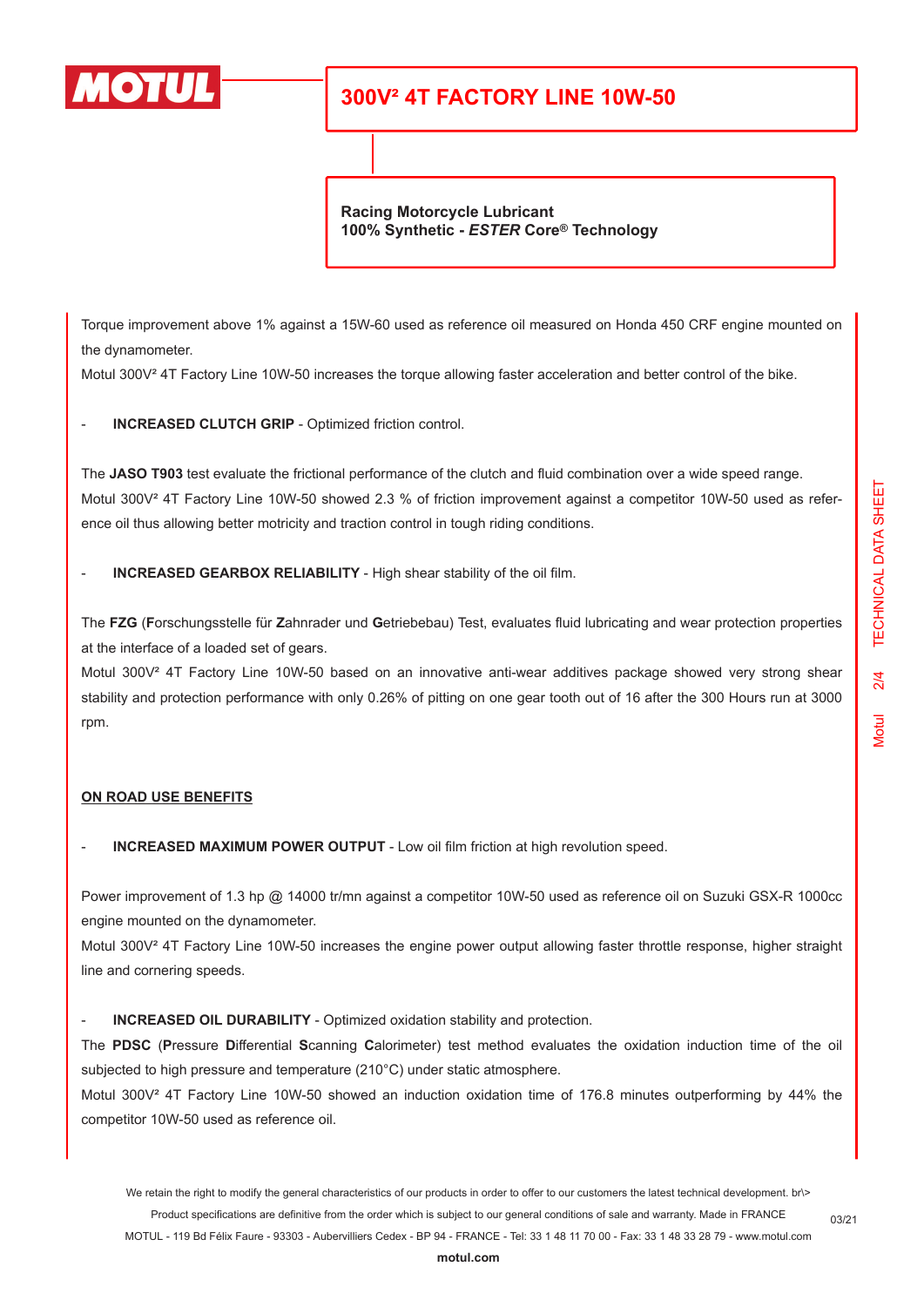

**Racing Motorcycle Lubricant 100% Synthetic -** *ESTER* **Core® Technology**

The **Daimler Oxidation Test** method evaluates the oxidation time of the oil subjected to a combination of high temperature (156°C), air flow (10L/h) and catalyzer.

Motul 300V² 4T Factory Line 10W-50 showed outstanding oxidation resistance and stay in grade performance over the 168 Hours cycle by remaining in the 10W-50 grade when the competitor 10W-50 used as reference oil has been dropping significantly to a 10W-40 grade.

Motul 300V² 4T Factory Line 10W-50 allows higher running temperature without compromising engine protection.

- **CONSTANT ENGINE PERFORMANCE** -Improved engine cleanliness.

The **Panel Coker Test** methods evaluates the tendency of the oil to form deposits when in contact with high temperatures surfaces (320°C).

Motul 300V<sup>2</sup> 4T Factory Line 10W-50 showed very low coke deposit level with a merit rating outperforming by 7.6% the competitor 10W-50 used as reference oil.

Motul 300V² 4T Factory Line 10W-50 allows outstanding engine cleanness and constant performance over the drain interval.

### RECOMMENDATIONS

For optimum engine and gearbox performance, avoid mixing with other synthetic or mineral lubricants. Oil change: according to your own use.

## **PROPERTIES**

| Color                                           | Visual           | Amber                  |
|-------------------------------------------------|------------------|------------------------|
| Viscosity grade                                 | <b>SAE J 300</b> | 10W-50                 |
| Density at $20^{\circ}$ C (68 $^{\circ}$ F)     | ASTM D1298       | 0.871                  |
| Viscosity at 40°C (104°F)                       | ASTM D445        | 107.5 $mm^2/s$         |
| Viscosity at $100^{\circ}$ C (212 $^{\circ}$ F) | ASTM D445        | $17.7 \text{ mm}^2$ /s |
| Viscosity Index                                 | ASTM D2270       | 182.0                  |
| Pour point                                      | <b>ASTM D97</b>  | $-36.0 °C / -32.8 °F$  |
| TBN                                             | ASTM D2896       | 9.5 mg KOH/g           |

We retain the right to modify the general characteristics of our products in order to offer to our customers the latest technical development. br\> Product specifications are definitive from the order which is subject to our general conditions of sale and warranty. Made in FRANCE

MOTUL - 119 Bd Félix Faure - 93303 - Aubervilliers Cedex - BP 94 - FRANCE - Tel: 33 1 48 11 70 00 - Fax: 33 1 48 33 28 79 - www.motul.com

03/21